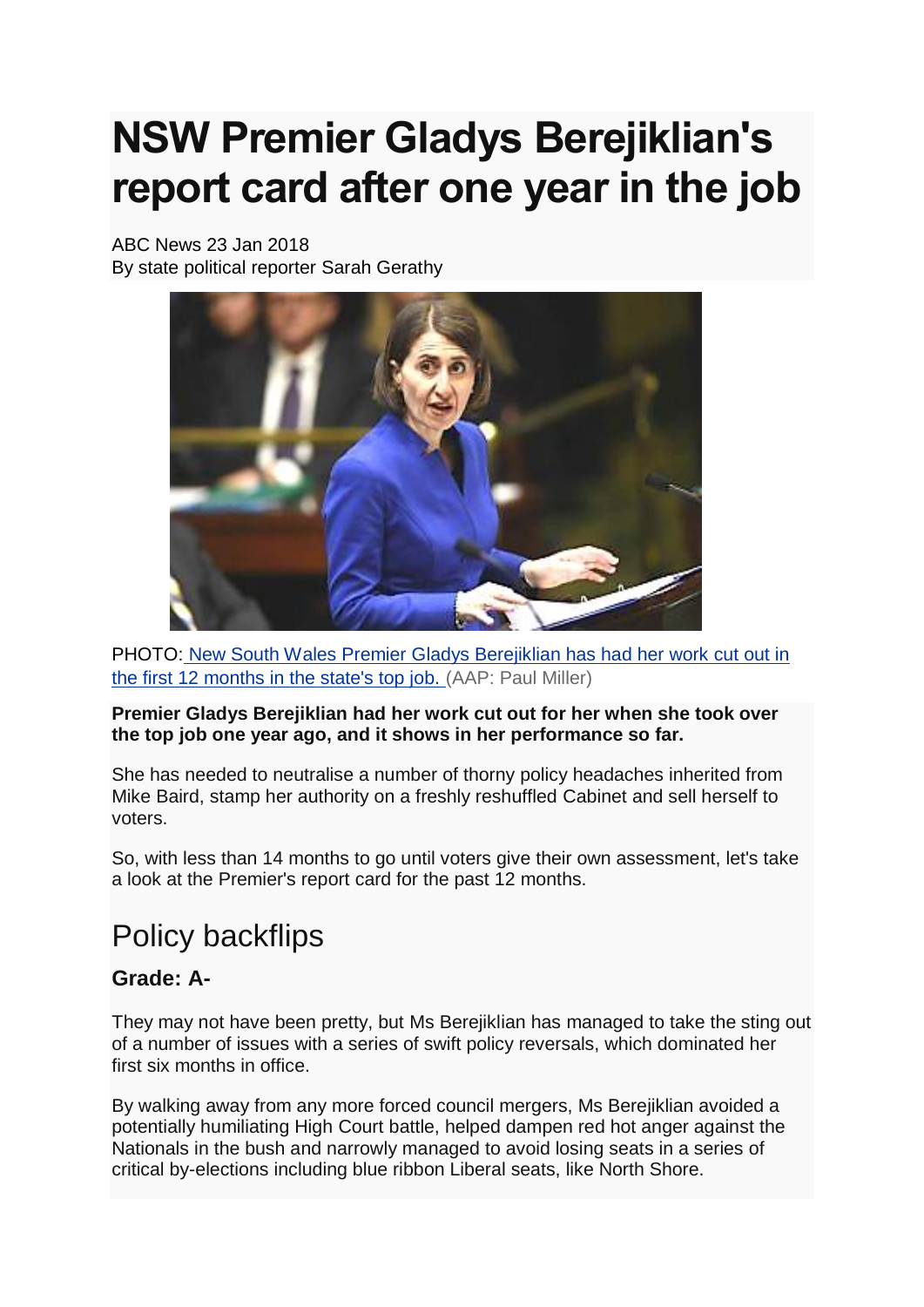There have also been backflips on the plan to introduce a levy to fund the state's emergency services and plans to build a number of hospitals as public private partnerships.

Of course, the political gymnastics have meant the Premier runs the risk of coming across as someone willing to backdown on policy at the sniff of trouble.

But because of the quagmire these areas had become for this government, many of the reversals were necessary to give it clean air and clear the decks to try to sell its achievements.

## Housing affordability

**Grade: B**



PHOTO: [Sydney real estate is among the most expensive in the world.](http://www.abc.net.au/news/2018-01-22/suburban-housing/9350498) (ABC News: [Nic MacBean\)](http://www.abc.net.au/news/2018-01-22/suburban-housing/9350498)

Upon becoming Premier, Ms Berejiklian almost immediately declared housing affordability as one of the key areas she wanted to address.

This was a risky move in a red hot market and initially the Premier was dogged by questions about whether she thought her federal counterparts should axe negative gearing.

But in the lead up to the budget she announced a significant package of changes, including stamp duty waivers for first home buyers.

While figures show large numbers of first homebuyers taking up the offer, the Premier's biggest gift in this area is that the heat has now come out of the market anyway, meaning Sydney exorbitant property prices are no longer making daily headlines.

The tricky thing for the Premier will be if there is an extended slump in prices.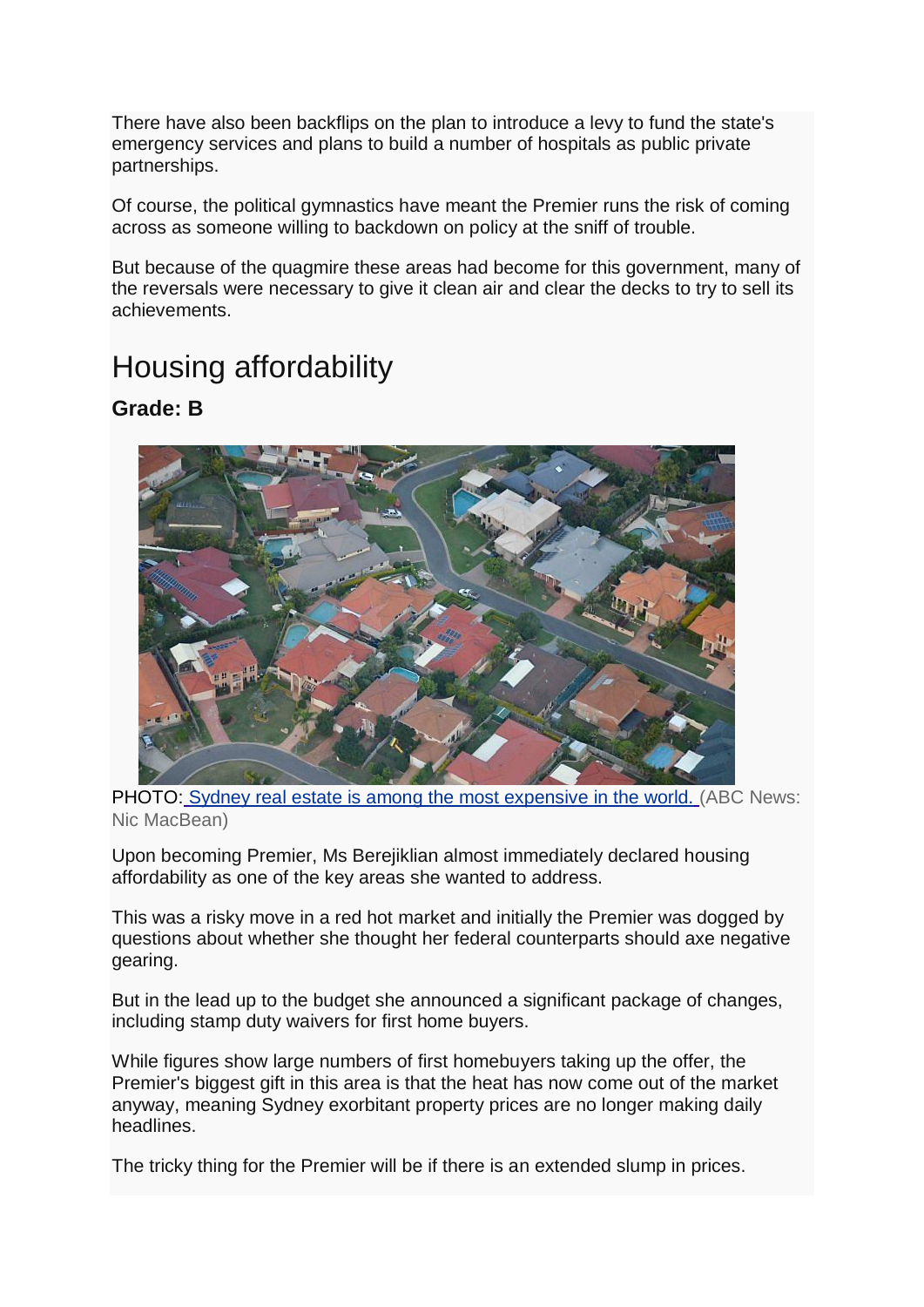# Factional wrangling

## **Grade: C**

This has been a difficult area for Ms Berejiklian.

When she reshuffled the Cabinet on becoming Premier, she was criticised for rewarding her allies in her own moderate faction and giving away other key positions to shore up the crucial support of the right faction.

The divisions sparked were highlighted in an explosive email which Liberal MP Catherine Cusack sent, accusing the Premier of being "offensive" for suggesting her frontbench had been appointed on merit.

Since then her Cabinet has been plagued by leaks and Ms Berejiklian is also faced with the task of keeping a lid on the broader factional power struggle that has been rumbling along in the NSW Liberal Party.

In addition, she's saddled with an occasionally treacherous Deputy Premier in Nationals Leader John Barilaro, who has shown a willingness to openly slam his own government's policies in the media and even called for Prime Minister Malcolm Turnbull to resign.

## Undoing the 'Mike Baird Effect'

### **Grade: A**



PHOTO: [Then-NSW premier Mike Baird announced his resignation to a packed](http://www.abc.net.au/news/2018-01-22/mike-baird-presser-pic/9350532)  [press conference at the beginning of 2017.](http://www.abc.net.au/news/2018-01-22/mike-baird-presser-pic/9350532) (ABC News: Antoinette Lattouf )

While Ms Berejiklian is still an unknown quantity to many voters, perhaps one of the best things she has going for her is that she is not Mike Baird.